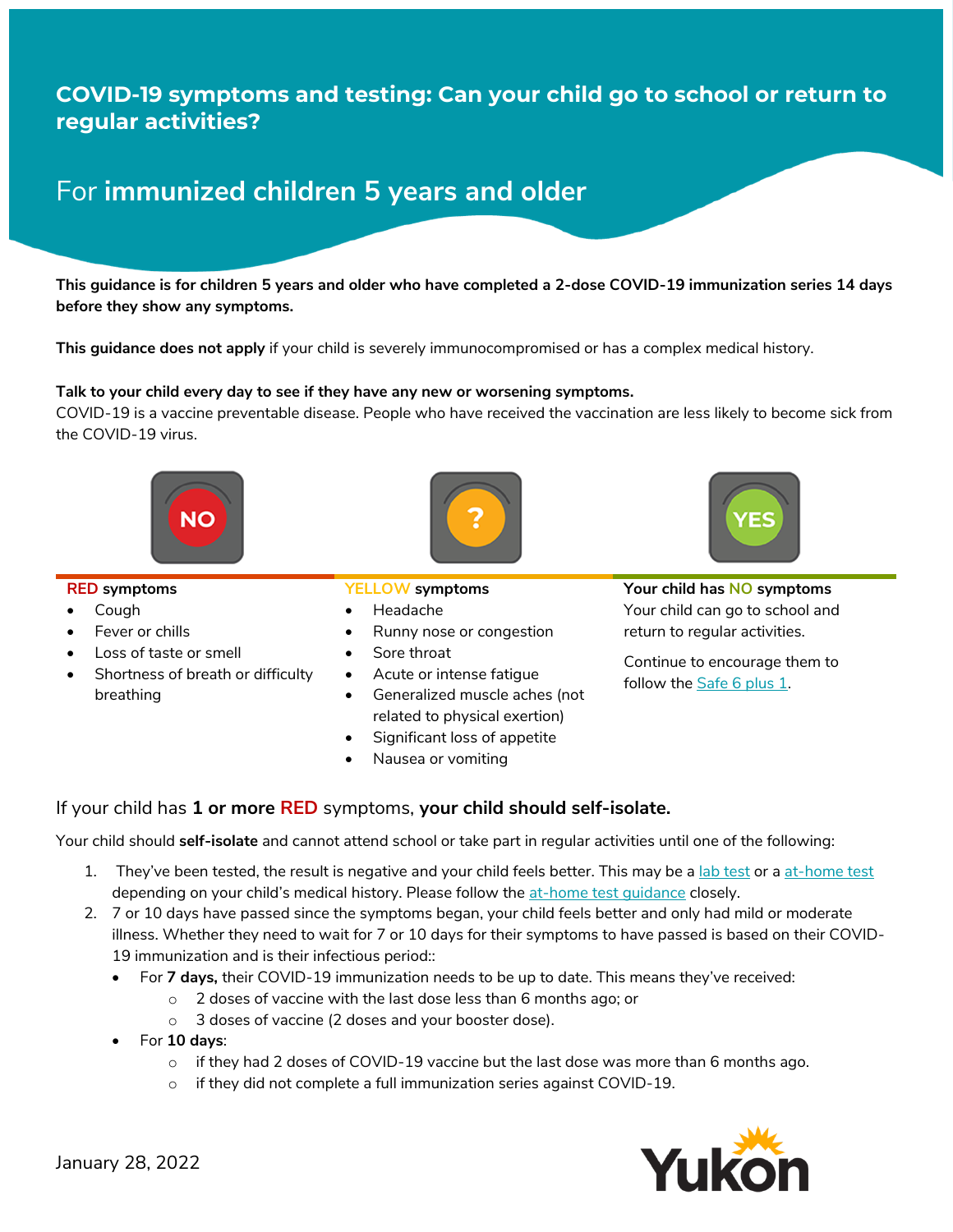If the self-isolation period has passed, your child feels better and does not have a fever (without taking medicine that reduces fevers) they can return to school and regular activities. This includes all medications that decrease symptoms, including Tylenol or Ibuprofen.

When your child has **1 or more YELLOW** symptoms, your child can return to regular activities and can return to school once the symptom goes away.

**Exceptions:** If your child has tested positive within the past 45 days, your child does not need to self-isolate or be tested. Once your child feels better, they can return to school and regular activities. If your child is throwing up or has diarrhea, keep them at home until 24 hours after symptoms have gone away. If their runny nose or nasal congestion lasts longer than 24 hours, is mild and not getting worse, and the child is otherwise well, they may return to school. You do not need a written note from your health care provider for your child to return to school and regular activities**.**